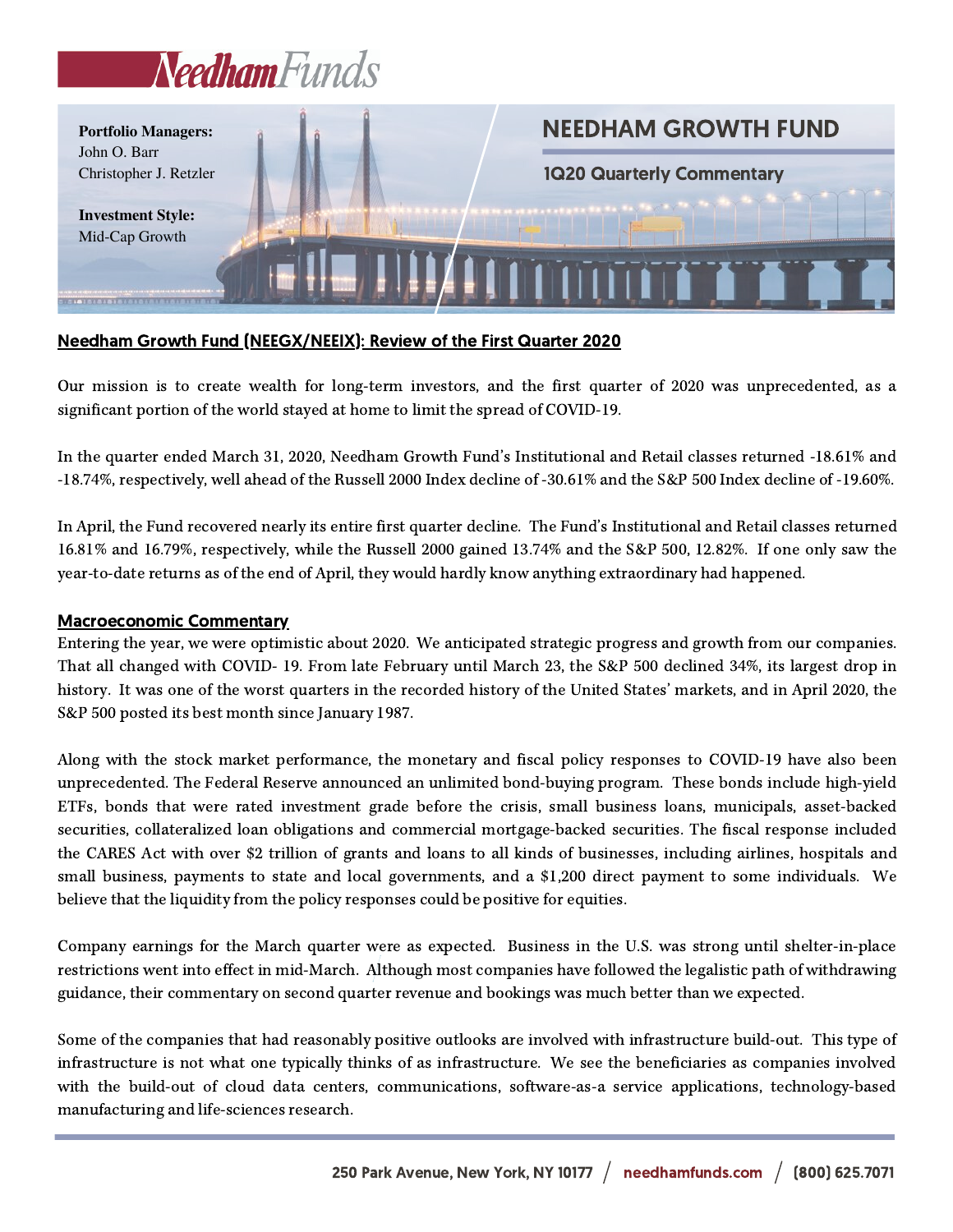The ease with which much of the white-collar workforce has adapted to work from home is a testament to the communications infrastructure. In his book Digital Cathedrals, Mark Mills writes that the cloud is the first "foundationally new infrastructure in nearly a century." Datacenters are the physical representations of this infrastructure. Mills states that we are still very early in the build-out of this infrastructure and even earlier in the applications and societal benefits it will bring. Many of our portfolio companies are directly involved with datacenter build-out and delivery of applications to users:

- Taiwan Semiconductor Manufacturing ADR (TSMC) and Vicor Corporation (VICR) supply semiconductors used in computers and storage systems inside data centers. Super Micro Computer Inc. (SMCI) supplies computers and storage systems.
- II-VI, Inc. (IIVI) and Corning, Inc. (GLW) provide communications equipment to connect data centers to the world.
- Akamai Technologies Inc.'s (AKAM) distributed content delivery network and security services make delivery of data more efficient.
- Appian Corporation (APPN), Coupa Software Inc. (COUP), Everbridge, Inc. (EVBG) and Q2 Holdings, Inc. (QTWO) are SaaS providers.

COVID-19 has also highlighted the risk of a concentrated supply chain. Manufacturing and pharmaceutical companies may look to build out capacity in the United States, Mexico and Canada to diversify supply chains and reduce transit routes. Our portfolio companies Aspen Aerogels, Inc. (ASPN), Clean Harbors, Inc. (CLH), IPG Photonics Corp. (IPGP), MKS Instruments Inc. (MKSI), National Instruments Corp. (NATI), nLight, Inc. (LASR), and Vishay Precision Group, Inc. (VPG) could benefit from supply chain diversification.

We also see a build-out in scientific infrastructure used for life sciences research. Several of our portfolio companies supply equipment, consumables and services used for life science research, including Becton Dickinson & Co. (BDX), Bruker Corp. (BRKR), Corning, Inc., Entegris Inc., (ENTG), Laboratory Corporation of America (LH), MKS Instruments Inc. (MKSI), Quest Diagnostics Inc. (DGX) and Thermo Fisher Scientific, Inc. (TMO). CryoPort, Inc. (CYRX) supplies cold-chain logistics to transport CAR-T immunotherapies and samples used for cancer research and treatment.

Readjustment to a post-COVID-19 world will be difficult. The unprecedented unemployment is the biggest issue. The economy has serious issues ahead for the travel, retail, entertainment, hospitality and other consumer-facing industries. Some of those industries may employ less people than before. Opportunities in the growing sectors require new skills for displaced workers. There's a great deal of uncertainty ahead. However, April provided a preview of elements of an optimistic future. We are hopeful.

### Needham Growth Fund First Quarter Performance

There was only one significant contributor to the Fund's first quarter performance. Gilead Sciences, Inc. (GILD), a 9 year holding of the Needham Growth Fund, was 6.85% of the Fund's net assets at March 31, 2020. In late January, Gilead's remdesivir emerged as a leading therapeutic to treat COVID-19 patients. In 2015, Gilead worked with the U.S. Centers for Disease Control and Prevention (CDC) and the U.S. Army Medical Research Institute of Infectious Diseases (USAMRIID) to develop a drug, which turned out to be remdesivir, to treat Ebola and coronavirus diseases. The first COVID-19 patient in the U.S. was hospitalized on January 20 in Snohomish County, Washington. On January 27, this first patient received Gilead's remdesivir in a compassionate use authorization. The next day, the patient's condition improved, however, the patient received many other confounding treatments that make it impossible to isolate remdesivir's role. From that date forward, the activity around remdesivir accelerated. On May 1, the FDA issued an Emergency Use Authorization (EUA) for remdesivir.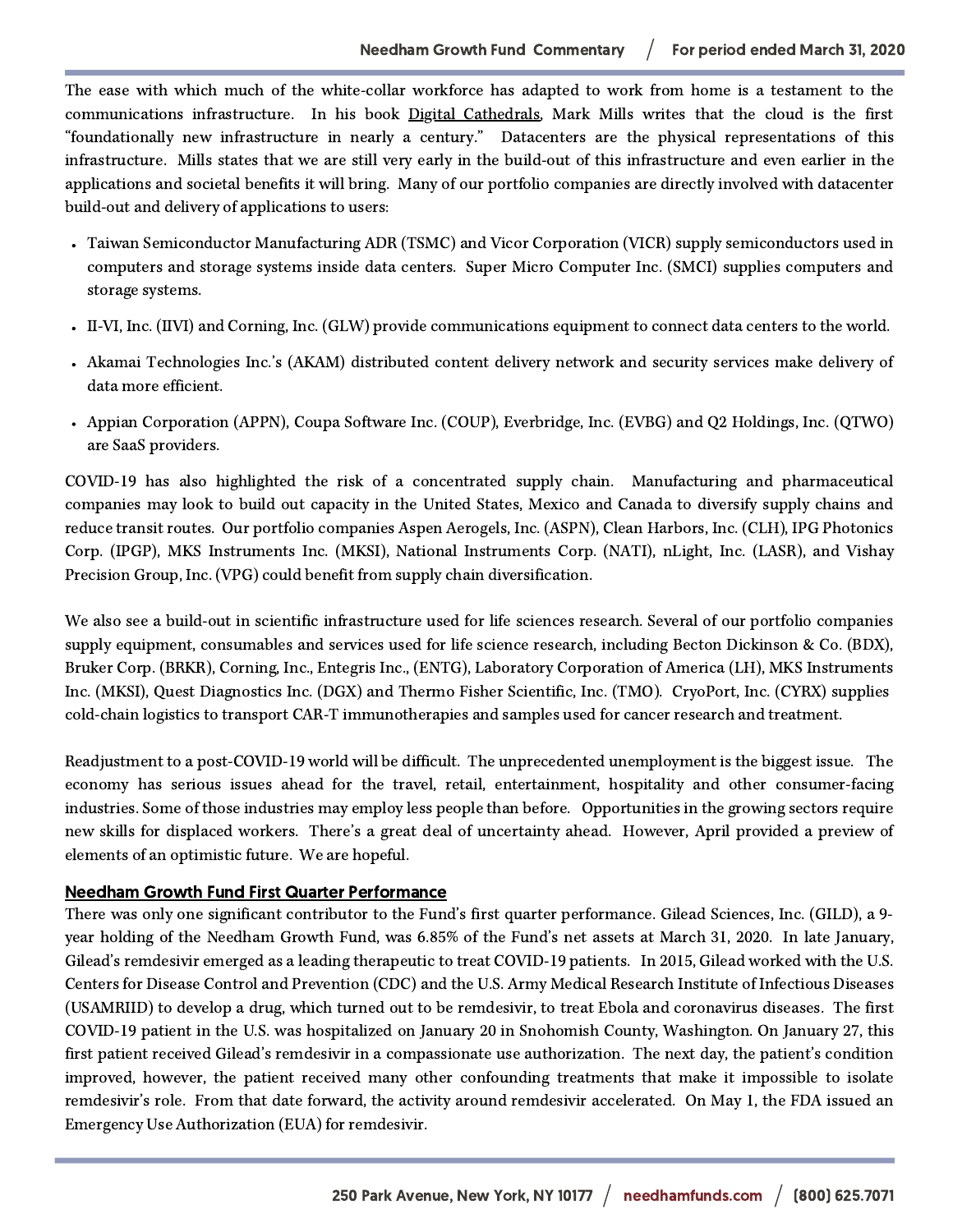Gilead will donate its first 1.5 million doses, representing treatment for 150,000 COVID-19 patients. Remdesivir could represent a \$1-2 billion a year opportunity for Gilead starting in late 2020/ early 2021. Gilead had \$22 billion of revenue in 2019, so remdesivir would be a relatively small, but welcome addition.

On March 2, Gilead announced plans to acquire Forty Seven, Inc. (FTSV) for \$4.9 billion. Forty Seven's lead product candidate is magrolimab, which is an anti-CD47 agent for treatment of bone marrow and blood cell cancers including MDS (myelodysplastic syndromes), AML (acute myeloid leukemia) and DLBCL (diffuse large B-cell lymphoma). The acquisition is expected to close in the second quarter of 2020.

CarMax, Inc. (KMX) was the Fund's leading detractor in the first quarter and was 4.79% of net assets at March 31. With shelter-in-place restrictions, car sales fell dramatically starting in mid-March. We believe CarMax sales may be down significantly in the quarter ending May 31. While high unemployment may hurt sales, we believe CarMax could benefit from pent-up demand as the country reopens. CarMax took swift action to control expenses and has liquidity to manage for many quarters.

PDF Solutions, Inc. (PDFS) was a leading contributor in 2019, but the second-largest detractor in the quarter. PDF's 2019 results showed continued progress with its Exensio big data platform. Over 50% of PDF's revenue is from the Exensio platform, which provides access to a customer's supply chain data, as well as Exensio's automated intelligence and machine learning capabilities. PDF's stock began to trade down in early February when China was the center of the COVID-19 outbreak. PDF has an engineering team based in Shanghai and generated 16% of revenue from China in 2019. We believe Exensio data analytics will provide even more value for a semiconductor manufacturing team in an era of less operators and manufacturing engineers on a plant floor.

The third detractor was Thermo Fisher Scientific, Inc. (TMO), the Fund's largest holding at 9.17% of net assets on March 31. In late January, Thermo Fisher announced good 4th quarter results and somewhat cautious guidance over COVID-19 concerns. At the time, COVID-19 was seen as primarily a risk to their China business.

On March 3, Thermo Fisher announced an agreement to acquire QIAGEN N.V. (QGEN) for \$11.5 billion in cash. QIAGEN is a global leader in sample preparation products for molecular biology research and molecular diagnostics for infectious diseases and oncology. Accurate and rapid sample preparation is important for any type of diagnostics. As a supplier of life sciences equipment and consumables, we believe Thermo Fisher is a long-term beneficiary in a post-COVID-19 world.

Needham Growth Fund added new positions in AXT, Inc. (AXTI), Alphabet Inc. Class A (GOOGL) and Vishay Precision Group, Inc. (VPG). We hope to build these positions over time. We added significantly to the Fund's existing positions in GenMark Diagnostics, Inc. (GNMK), KVH Industries Inc. (KVHI) and Photronics, Inc. (PLAB). We also added to our positions in Aspen Aerogels Inc. (ASPN), Cambium Networks Corporation (CAMB), Channeladvisor Corporation (ECOM) and Parsons Corporation (PSN).

The Fund exited Bill.com Holdings (BILL) over concern for its small business customer base. It was a small position for the Fund, but a big winner. We hope to repurchase shares in the future. We reduced the Fund's position in DIRTT Environmental Solutions (DRTT) for a tax-loss sale, and we reduced the position in FormFactor Inc. (FORM), which remains a top 20 holding.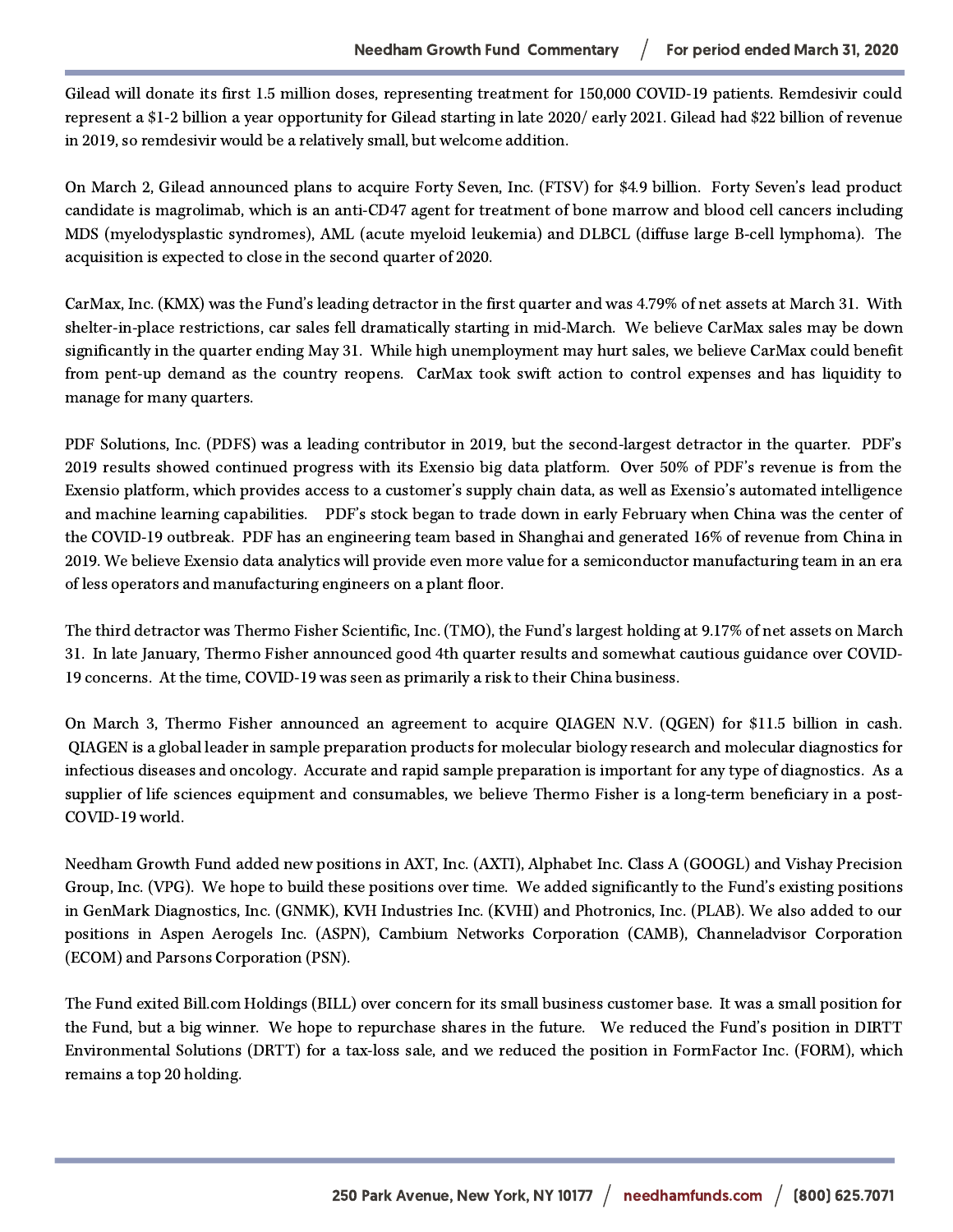At March 31, 2020, the Fund's top 10 positions were 54.81% of net assets. The Fund held 2.8% of net assets in cash. The Fund had an Active Share of 95.5% versus the S&P 500 and had trailing 12-month turnover of 17.5%. The Fund was short 0.1% of total investments.

Morningstar categorizes the Fund as Mid-Cap Growth, and Lipper categorizes it as Multi-Cap Core. When you hold companies for 5-15 years, and they succeed, they grow to larger market cap categories. Our mission is to find companies that may be compounders over many years, independent of their industry or market cap.

We still believe the U.S. remains the best place in the world to be investing, and we continue to see opportunity to invest in small and mid-cap stocks. Most importantly, we see a revolution happening in technology that has created and continues to create investment opportunities. We see opportunity in our strategy of investing in companies that we know well and that we believe are positioned with secular growth drivers.

We welcome our new investors and thank all of our investors for their continued support. If you have any questions, thoughts or concerns, please contact us at (800) 625-7071 or jbarr@needhamco.com and cretzler@needhamco.com. For information about the Needham Growth Fund, please visit our website at www.needhamfunds.com.

Sincerely,

John O. Ban

Chr Refter

John Barr, Portfolio Manager Chris Retzler, Portfolio Manager